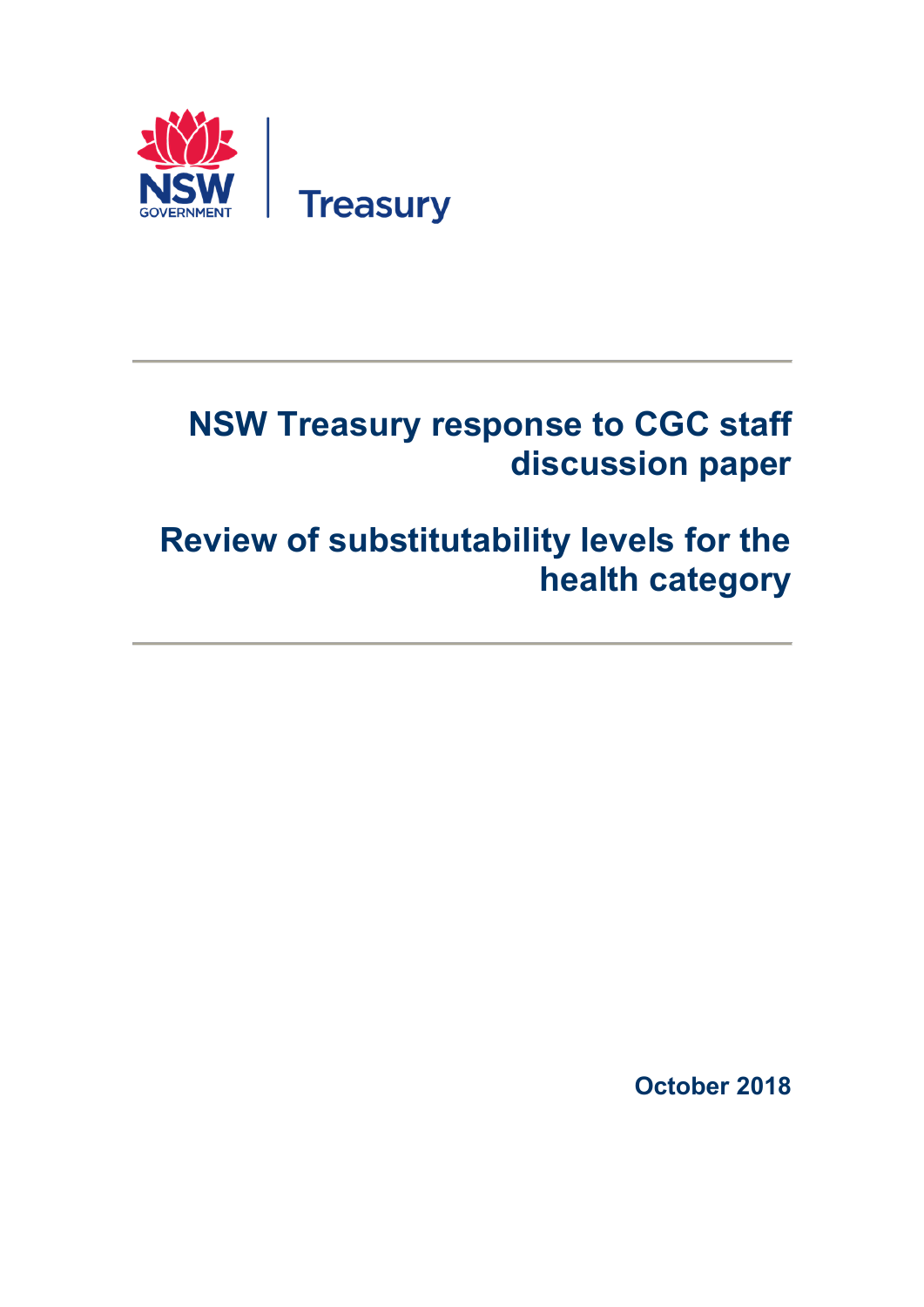# **Introduction**

This paper responds to the Commonwealth Grants Commission (the Commission) Staff Discussion paper 2015-05-S: *Review of Substitutability Levels for the Health Category* (staff paper)*.*

The Commission considers that the scale of a state or territory's (states) private health sector affects fiscal capacity by impacting the level of state spending required to provide the average standard of health services. This adjustment is a function of the degree of assumed similarity (substitutability) between public and private services.

New South Wales Treasury (we) welcomes the Commission's proposal for a more forensic consideration of the substitutability between public and private services. As outlined in our first submission to the Commission's 2020 Methodology Review (our submission), we believe that existing substitutability assumptions are significantly overstated, particularly for non-admitted patient (NAP) and community health services.

In accordance with the Staff paper, we have provided comment on:

- the overall (proposed) approach to assessing substitutability
- the substitutability level for each component, and
- the indicators to measure non-state service usage.

# **New South Wales Treasury comments**

### **Overall Approach**

We consider that the proposed changes to the Commission's methodology would, overall, improve the robustness of the health assessment.

However, we maintain the fundamental concern raised in our submission that the methodology does not acknowledge complementarity across public and private services.

The Commission's conceptual case posits that if health services are provided by both the state and non-state sectors, then the availability of non-state sector services reduces demand for state services. In other words, demand for health services is fixed and split between state and non-state providers.

This is a critical assumption that we strongly dispute. As stated in our submission, health services are increasingly delivered under a model where the use of GPs can induce demand for specialist state services. This would reduce, rather than increase, fiscal capacity, by raising relative use rates. Our submission highlighted two case studies on diabetes management and eating disorders as clear examples of this.

The Commission has not provided the evidence base to impose the condition that demand is fixed. The Commission could, for example, test its hypothesis by using activity data to estimate the relationship between the use of state and non-state services, while controlling for demographic drivers of demand.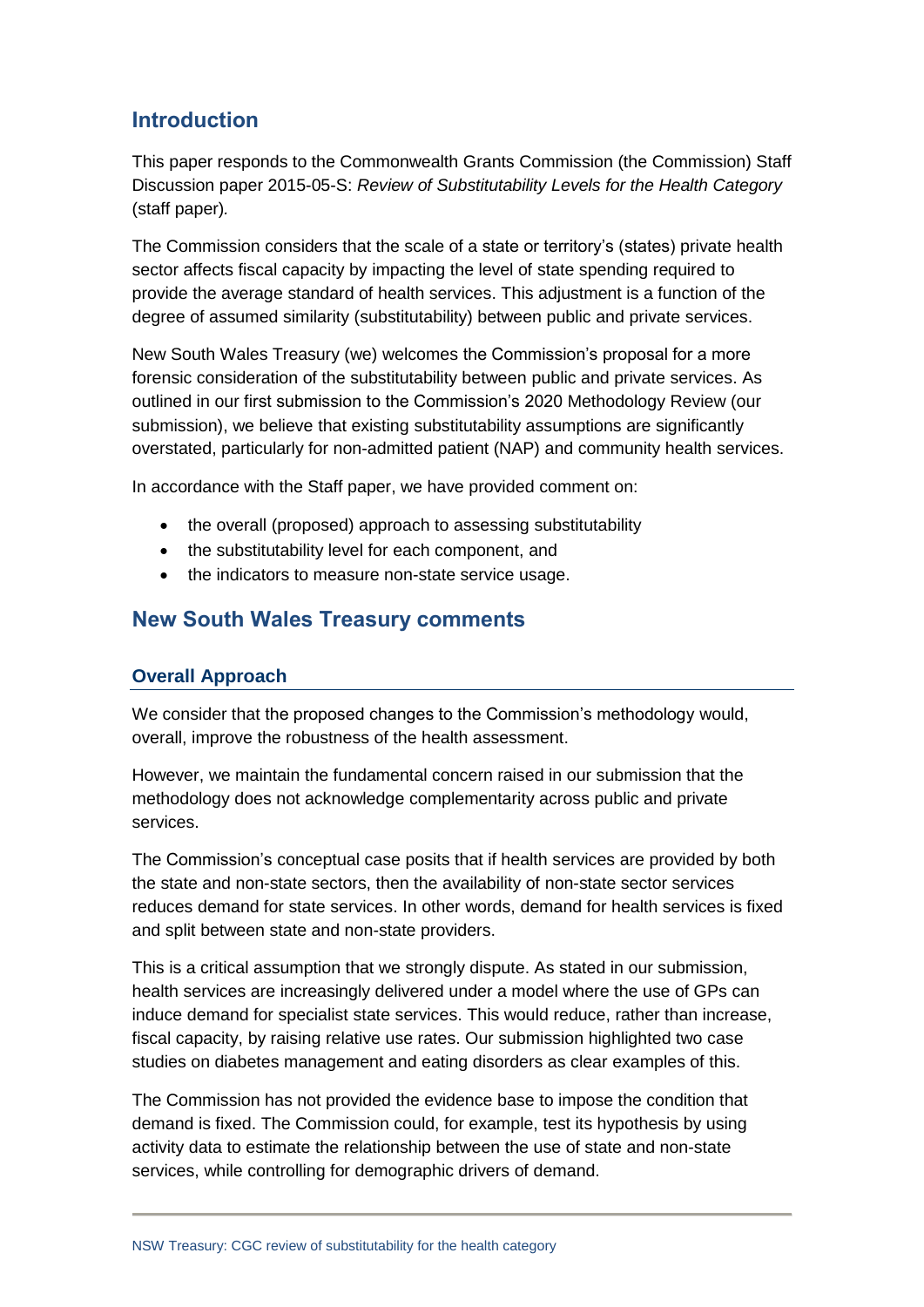### **Substitutability level for each component**

| <b>Service</b>             | <b>Existing substitutability</b> | <b>Proposed assumption</b> |  |  |  |
|----------------------------|----------------------------------|----------------------------|--|--|--|
| Admitted patient           | 15%                              | 15%                        |  |  |  |
| Emergency department       | 15%                              | 15%                        |  |  |  |
| Non-admitted patient       | 40%                              | 20-25%                     |  |  |  |
| Community and other health | 70%                              | 60-70%                     |  |  |  |

Commission Staff have proposed the following changes to substitutability.

#### **1 Admitted patient services**

We note the staff recommendation to maintain 15 per cent substitutability for admitted patient services.

#### **2 Emergency department (ED) services**

The substitutability assumption for ED services should acknowledge the temporal distribution of demand. As noted in our submission, 48 per cent of New South Wales ED triage 4 and 5 visits in 2016-17 occurred between 7pm and 7am and on weekends. The substitutability during these periods is likely to be close to zero, as private services are typically closed and patients are unlikely to delay attendance when there is a perceived emergency. The Commission should ensure that substitutability is confined to 'in-hour' attendance.

The substitutability estimate of 15 per cent reflects the fact that GP-type presentations account for 23 per cent of all ED presentations but cost less per presentation due to lower complexity. This assumes that non-substitutable presentations are around 69 per cent more costly than substitutable ones. The Commission could refine this by estimating the cost differential between triage categories using activity-weighted price weights in IHPA's annual price determinations. 1

#### **3 Non-admitted patient services**

We note the staff recommendation to lower the proposed substitutability assumptions for NAP services to 20-25 per cent.

#### **4 Community health services**

We dispute the substitutability estimate for community health services due to a lack of supporting evidence, misalignment with how states fund activity, and potential calculation issues.

#### *Definitional issues*

-

In our submission, we recommended that community health services be assessed together with NAP services. This reflects the fact that states are increasingly funding

<sup>1</sup> See IHPA, 2018, National Efficient Price Determination 2018-19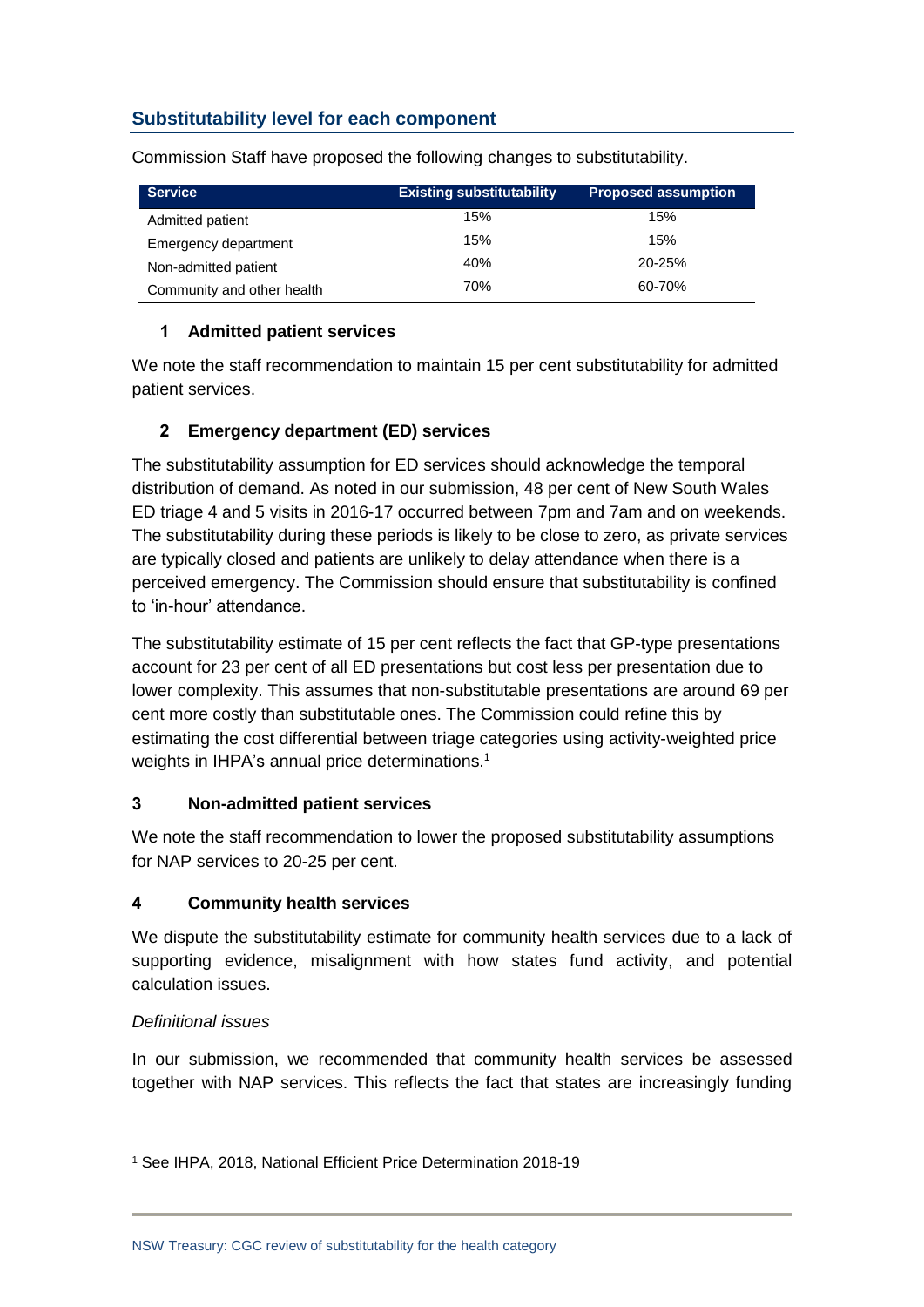activity on a location neutral basis, and as such mapping expenditure to activity in community health (a location) is a fraught exercise.

This is consistent with the findings in the 2016 Staff issues paper<sup>2</sup> that there are significant inconsistencies with how states report expenditure at the sub-category level for community health. For example, Table 16 of this paper showed that Queensland's expenditure on 'Community Health Centre Services' in 2014-15 was more than double Victoria's and larger than New South Wales, despite a significantly smaller population.

Our key concern is around the assessment for the 'other community health centre' sub-category, which is a broadly-defined residual category, yet is assumed to have very high substitutability and accounts for 48 of 60-70 per cent of the overall substitutability estimate. The Staff Paper defines this as including:

*"family and child health, community nursing services, chronic disease management, and a limited range of allied health services."*

This definition suggests that expenditure on this sub-category may include ABF-funded NAP activity that occurs in a community health setting (particularly for NAP 40 series clinics, which are most similar in scope). The Staff Paper has described NAP 40 series clinics as *allied health*, which it estimates to have zero substitutability.

As such, we strongly recommend that the Commission further investigate and clarify the nature of activity included in state spending on this sub-category prior to finalising its position. In support of this, NSW Treasury has sought a more detailed breakdown the activity that mapped to the 2016-17 spend on the GFS category *Community Health Services (excluding Community Mental Health)*.

In the absence of further analysis, the Commission should consider a larger discount to reflect not only uncertainty of socio-demographic composition, but also uncertainty over the substitutability assumption and accounting classifications.

#### *Calculation issues*

-

It is unclear how the weighted average substitutability range of 60-70 per cent is derived from the substitutability of the sub categories (as per Table 7 of the Staff Paper). Using the mid-point of the reported substitutability of the sub-categories, we calculate an expenditure-weighted average of 63 per cent and a range of 54-72 per cent (or 58-68 per cent using a 10-percentage point range). See table below.

<sup>2</sup> CGC Staff Research paper: What States do – Community Health (CGC 2016-13-S).